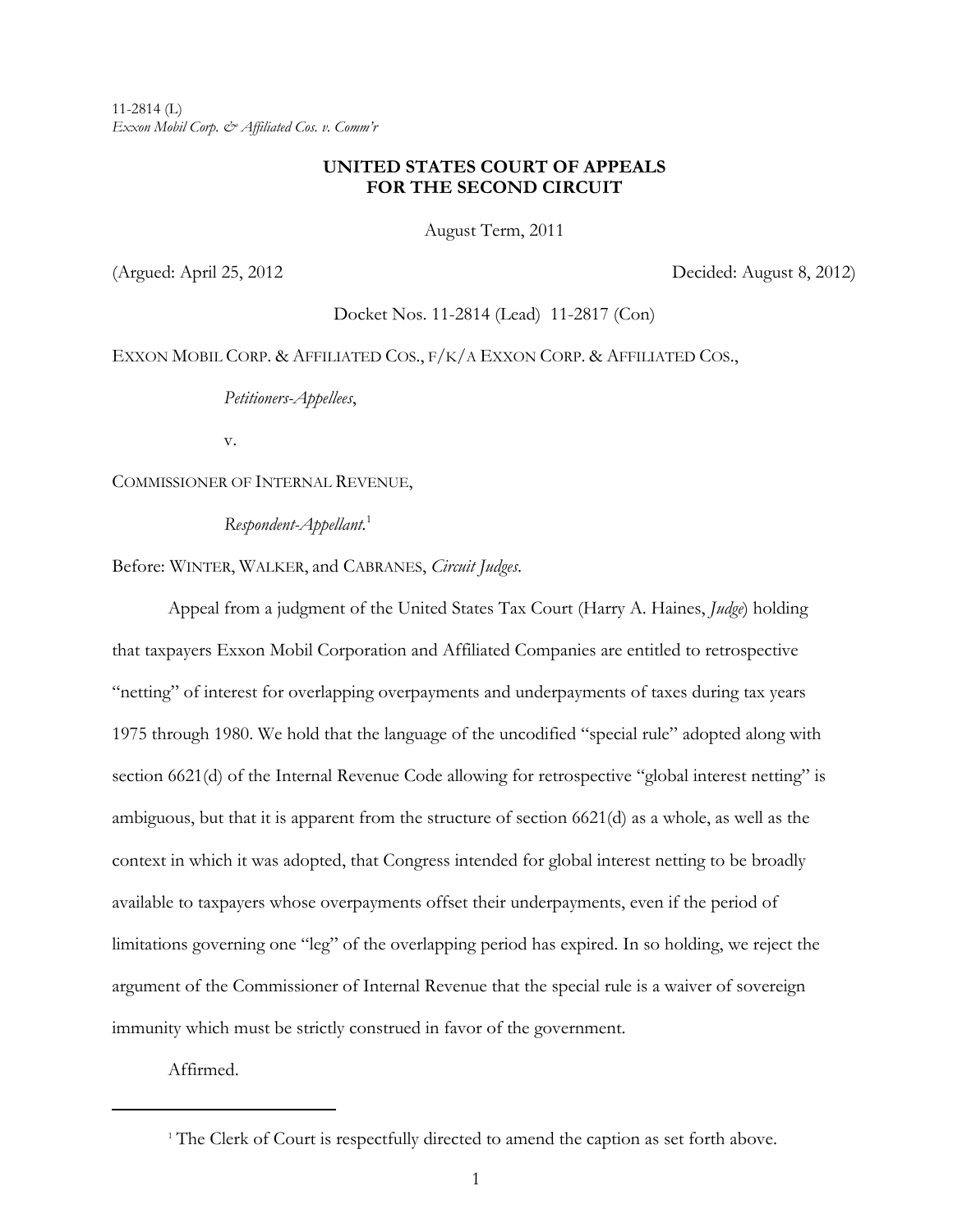ALAN I. HOROWITZ, Miller & Chevalier Chartered, Washington, D.C. (Kevin L. Kenworthy, Miller & Chevalier Chartered, Washington, D.C., *on the brief*, Charles T. Fee, Jr., David J. Bolen, and Hiep V. Tran, Exxon Mobil Corp., Houston, TX, *of counsel*), *for Petitioners-Appellees*.

JENNIFER M. RUBIN (Richard Farber, *on the brief*, Tamara W. Ashford, Deputy Assistant Attorney General, *of counsel*), U.S. Department of Justice, Tax Division, Washington, D.C., *for Respondent*-*Appellant*.

JOSÉ A. CABRANES, Circuit Judge:

Under section 6621 of the Internal Revenue Code ("I.R.C."), interest is calculated at a higher

rate for corporate tax underpayments than it is for corporate tax overpayments.<sup>2</sup> In principle,

2 Section 6621 provides, in relevant part, as follows:

## **(a) General Rule.—**

 **(1) Overpayment rate.—**The overpayment rate established under this section shall be the sum of—

 **(A)** the Federal short-term rate determined under subsection (b), plus

 **(B)** 3 percentage points (2 percentage points in the case of a corporation).

To the extent that an overpayment of tax by a corporation for any taxable period . . . exceeds \$10,000, subparagraph (B) shall be applied by substituting "0.5 percentage point" for "2 percentage points".

 **(2) Underpayment rate.—**The underpayment rate established under this section shall be the sum of—

 **(A)** the Federal short-term rate determined under subsection (b), plus

**(B)** 3 percentage points.

\*\*\*

**(c) Increase in underpayment rate for large corporate underpayments.—**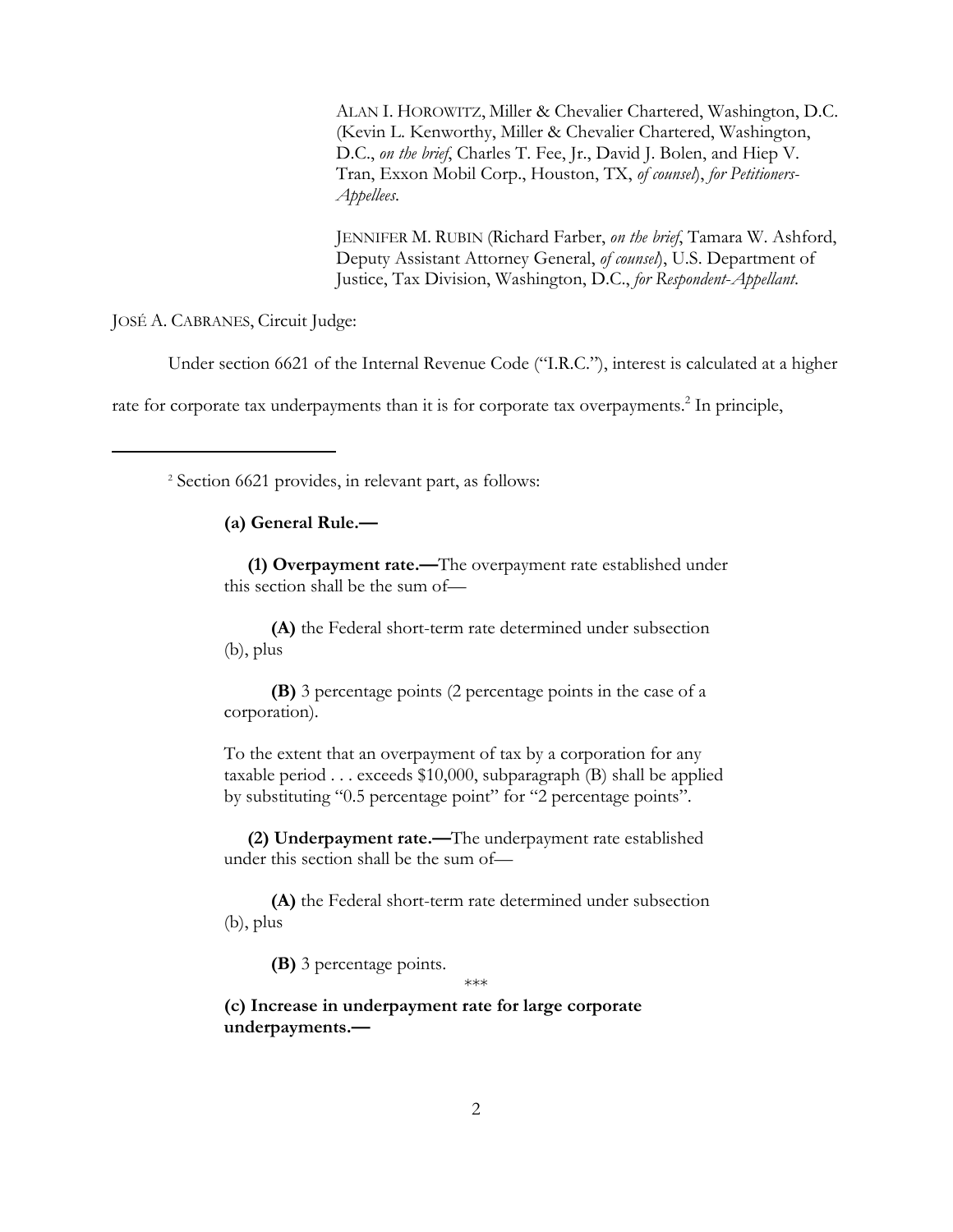therefore, a corporate taxpayer could owe the Treasury underpayment interest even if the amount by which the taxpayer had underpaid its taxes in one tax year (or set of tax years) was entirely offset by the amount by which it had overpaid in another tax year (or set of tax years).<sup>3</sup> To remedy this apparent inequity, Congress amended section 6621 in 1998 to include a provision for "global interest netting,"4 by which the interest rate differential is adjusted to yield a net interest rate of zero for

> **(1) In general.—**For purposes of determining the amount of interest payable under section 6601 on any large corporate underpayment for periods after the applicable date, paragraph (2) of subsection (a) shall be applied by substituting "5 percentage points" for "3 percentage points".

> > \*\*\*

 **(3) Large corporate underpayment.—**For purposes of this subsection—

**(A) In general.—**The term "large corporate underpayment" means any underpayment for any taxable period if the amount of such underpayment for such period exceeds \$100,000. \*\*\*

**(d) Elimination of interest on overlapping periods of tax overpayments and underpayments.**—To the extent that, for any period, interest is payable under subchapter A and allowable under subchapter B on equivalent underpayments and overpayments by the same taxpayer of tax imposed by this title, the net rate of interest under this section on such amounts shall be zero for such period.

I.R.C. § 6621, 26 U.S.C. § 6621.

<sup>3</sup> For a time, this interest rate differential applied to all taxpayers, but Congress eliminated it with respect to individual taxpayers in 1998. *See* I.R.C. § 6621(a)(1)(B), (a)(2)(B), 26 U.S.C.  $\S$  6621(a)(1)(B), (a)(2)(B) (setting interest rate at 3 percentage points above the federal short-term rate for both overpayments and underpayments by individual taxpayers).

<sup>4</sup> The Internal Revenue Service implements "interest netting" in a variety of situations, including where a taxpayer has underpayments and overpayments outstanding with respect to a single tax year ("annual netting") and where a taxpayer simultaneously has outstanding overpayments and underpayments of tax for different tax years ("offsetting"). "Global" interest netting is the netting of interest where an overpayment and an underpayment had at one point overlapped, but where one or the other had already been satisfied (and is therefore no longer outstanding) by the time the netting is performed. *See* Dep't of the Treasury, Office of Tax Policy, *Report to the Congress on Netting of Interest on Tax Overpayments and Underpayments* ("Treasury Report") at 1 (1997), *available at* http://www.treasury.gov/resource-center/tax-policy/Documents/t0neting.pdf.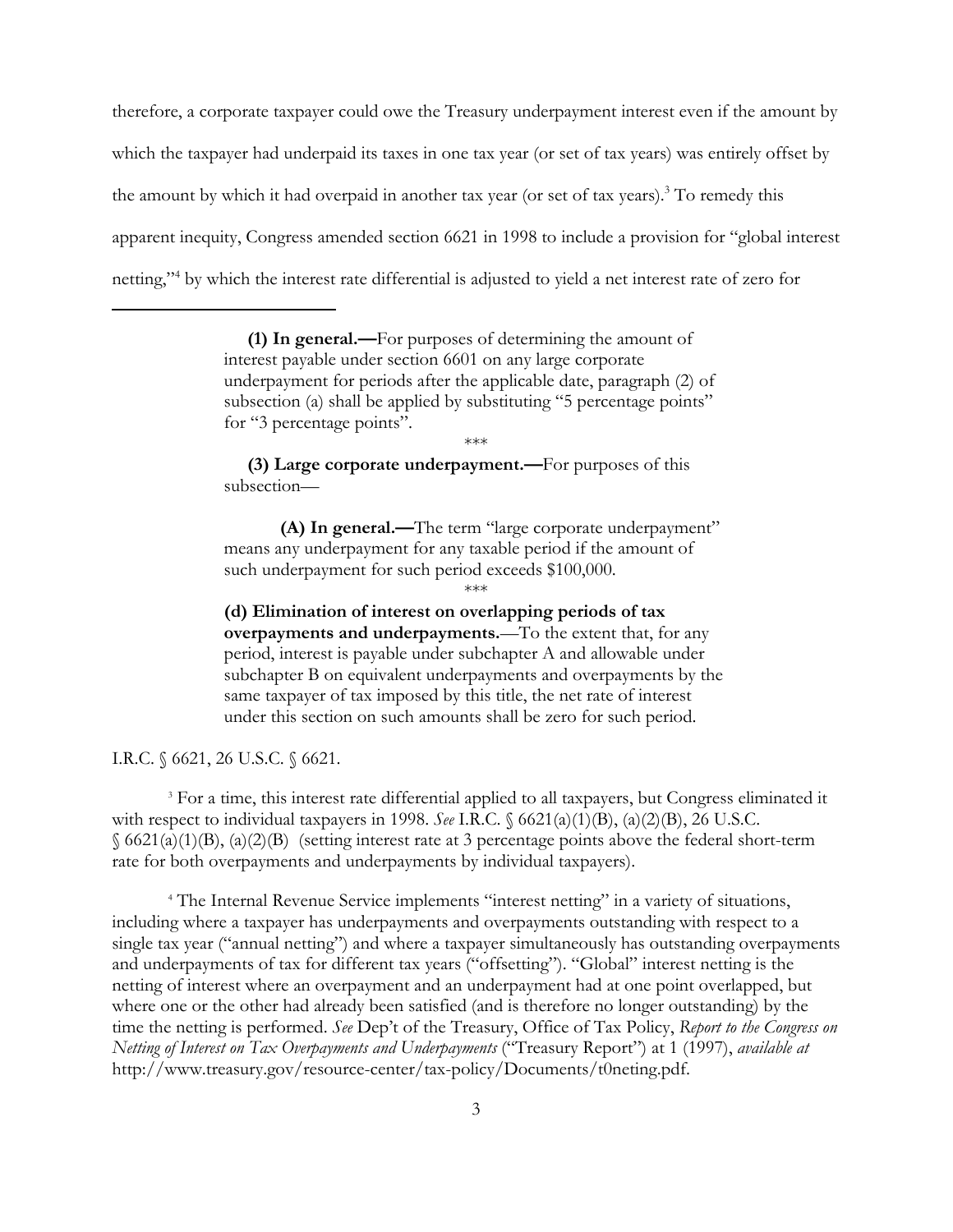periods of reciprocal indebtedness—that is, periods during which the taxpayer's overpayments in one set of tax years overlap and offset its equivalent underpayments in another set. *See* I.R.C. § 6621(d), 26 U.S.C. § 6621(d).

Along with section 6621(d), Congress adopted a statutory, but uncodified, "special rule," which makes section 6621(d) applicable under certain circumstances to periods of overlapping indebtedness that occurred prior to the effective date of the statute, July 22, 1998. *See* Internal Revenue Service Restructuring and Reform Act of 1998 ("RRA"), Pub. L. No. 105-206, § 3301(c)(2), 112 Stat. 685 (1998).<sup>5</sup> Among other conditions, the special rule is "[s]ubject to any applicable statute of limitation not having expired with regard to either a tax underpayment or a tax overpayment." *Id.*, *as amended by* Pub. L. No. 105-277, § 4002(d), 112 Stat. 2681 (1998). The question presented in this appeal is whether retrospective global interest netting is permitted when the limitations period for

<sup>5</sup> As initially adopted, the special rule provided as follows:

SPECIAL RULE.—The amendments made by this section shall apply to interest for periods beginning before the date of the enactment of this Act if the taxpayer—

 (A) reasonably identifies and establishes periods of such tax overpayments and underpayments for which the zero rate applies; and

 (B) not later than December 31, 1999, requests the Secretary of the Treasury to apply section 6621(d) of the Internal Revenue Code of 1986, as added by subsection (a), to such periods.

RRA  $$3301(c)(2)$ .

Congress subsequently amended the rule by a "technical correction" to insert the following prefatory language: "Subject to any applicable statute of limitations not having expired with regard to either a tax underpayment or a tax overpayment." *See* Pub. L. No. 105-277, § 4002(d), 112 Stat. 2681 (1998). The "Subject to . . . " clause was included in the final conference report but omitted from the enrolled version of the RRA. The use of a 'technical correction' to reinsert the clause suggests that its omission was likely a scrivener's error. *See Fannie Mae I*, 56 Fed. Cl. at 234.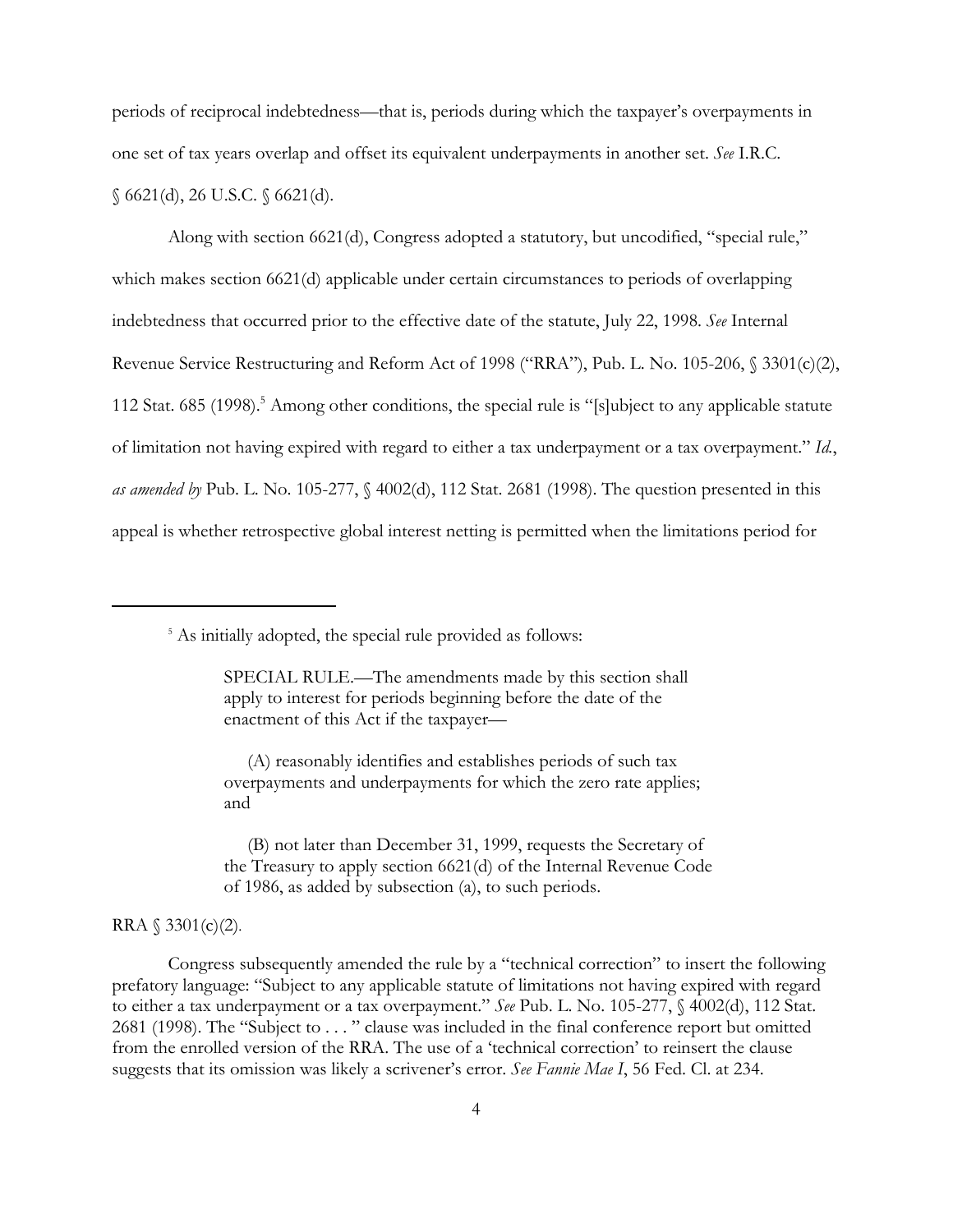*either* of the "legs" of the period of overlapping indebtedness has not expired, or only when the period of limitations for *both* legs is open.6

We conclude that the language of the special rule is ambiguous, but hold that the structure of section 6621(d) as a whole, as well as its historical context and purpose, makes clear that taxpayers may benefit from retrospective global interest netting even when the limitations period for one of the legs of the overlap has expired. In so holding, we reject the argument of the Commissioner of Internal Revenue (the "Commissioner")—derived from an opinion of the Court of Appeals for the Federal Circuit on this issue, *see Fed. Nat'l Mortg. Ass'n v. United States* ("*Fannie Mae II*"), 379 F.3d 1303 (Fed. Cir. 2004)—that the special rule is a waiver of sovereign immunity, and must therefore be strictly construed in favor of the government.

Accordingly, we affirm the judgment of the Tax Court in favor of appellees Exxon Mobil Corp. and Affiliated Companies (jointly, "Exxon").

### **BACKGROUND**

### **I. Section 6621(d) and the Special Rule**

As part of the Tax Reform Act of 1986, Congress amended section 6621 of the I.R.C. to introduce an interest rate differential: Interest owed *by* a taxpayer on underpayments is calculated at a higher percentage rate than interest owed *to* a taxpayer on overpayments. S*ee* Tax Reform Act of 1986 ("TRA"), Pub. L. No. 99-514, § 1511(a), 100 Stat. 2085 (1986).<sup>7</sup> As a result of the interest rate

<sup>&</sup>lt;sup>6</sup> Our answer to this question is undoubtedly of great importance to the parties before us, but may be of little significance beyond this case. One of the other conditions of the special rule is that any request for retrospective interest netting be made prior to December 31, 1999. *See* RRA § 3301(c)(2)(B). Therefore, as the parties acknowledged during oral argument, there are few, if any, remaining tax disputes whose disposition depends upon the meaning of the special rule.

<sup>7</sup> Currently, the interest rate on corporate tax underpayments ranges from three to five percentage points higher than the federal short-term interest rate, depending on the amount of the underpayment. *Compare* I.R.C. § 6621(a)(2), 26 U.S.C. § 6621(a)(2), *with* I.R.C. § 6621(c)(1), 26 U.S.C.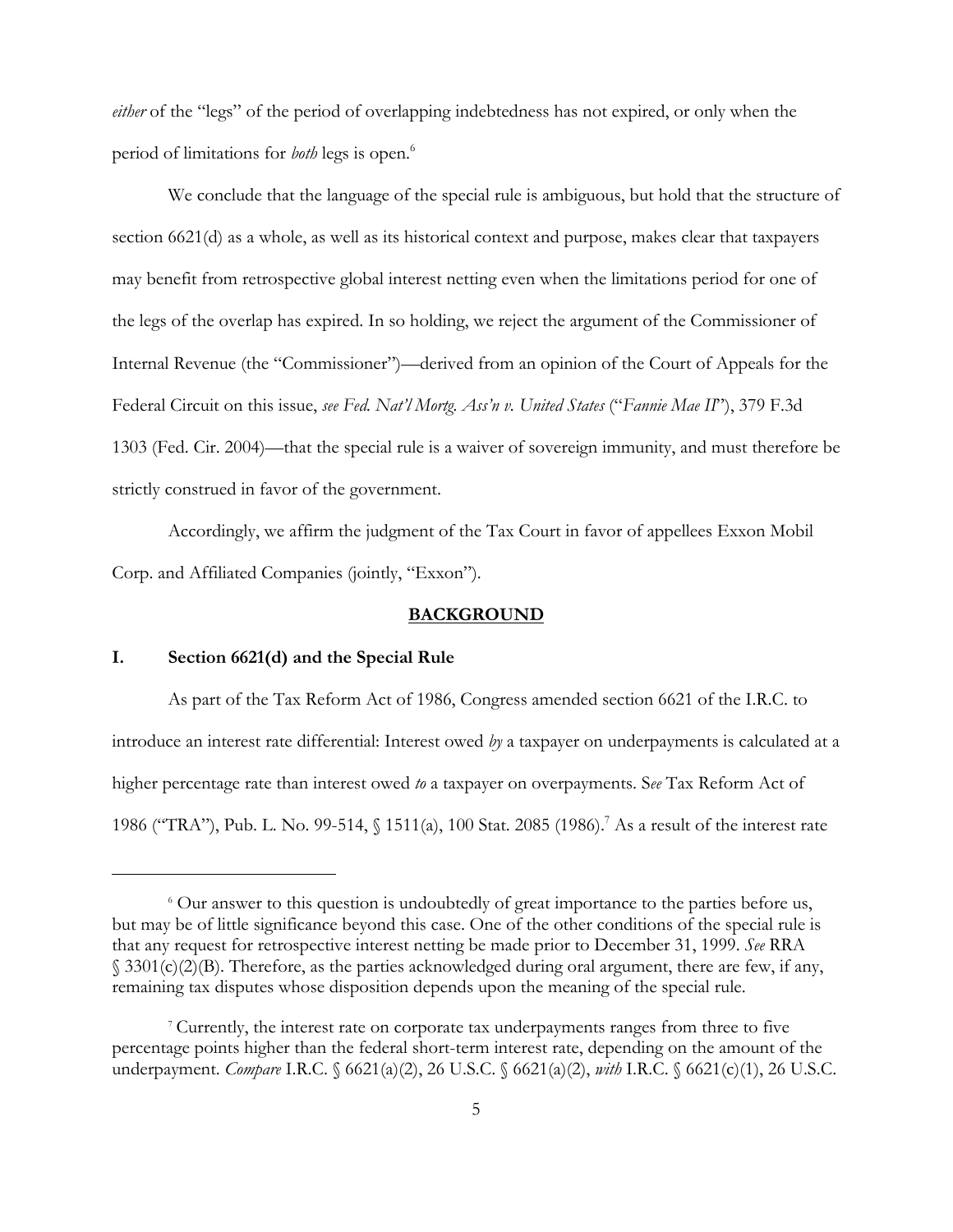differential, a taxpayer may be liable for interest owed to the Treasury even when the amount of its underpayments and overpayments offset each other such that the taxpayer owes no net tax.

Even as it introduced the interest rate differential, Congress recognized that it was inequitable for a taxpayer to be liable for interest owed to the Treasury when no net tax is due. In the Conference Report accompanying the TRA, Congress directed the Internal Revenue Service ("IRS"), by the close of a three-year transition period, to "implement[ ] the most comprehensive [interest] netting procedures that are consistent with sound administrative practice." H.R. Rep. No. 99-841, pt. 2, at 785 (1986). Over the years, as Congress revisited (and increased) the interest rate differential, it reiterated its expectation that the IRS would institute global interest-netting procedures that would result in no net interest being owed whenever no net tax is owed. *See, e.g.*, H.R. Rep. No. 101-964, at 1101 (1990) (accompanying the Omnibus Budget Reconciliation Act of 1990, Pub. L. No. 101-508, 104 Stat. 1388); S. Rep. No. 103-412, at 144 (1994) (accompanying Uruguay Round Agreements Act, Pub. L. No. 103-465, 108 Stat. 4809 (1994), and urging the IRS to "implement the most comprehensive [interest netting] procedures . . . that are consistent with sound administrative practice . . . *as rapidly as is practicable*." (emphasis added)).

The IRS had still not implemented global interest netting by 1996 when, as part of the Taxpayer Bill of Rights, Congress directed the Secretary of the Treasury to "conduct a study of the manner in which the Internal Revenue Service has implemented the netting of interest on overpayments and underpayments and of the policy and administrative implications of global netting." Taxpayer Bill of Rights 2, Pub. L. No. 104-168, § 1208, 110 Stat. 1452 (1996). The Treasury Department submitted its report to Congress in April 1997. *See* Dep't of the Treasury,

 $§ 6621(c)(1)$ . The interest rate on corporate tax overpayments ranges from one-half a percentage point to two percentage points over the federal short-term rate, depending on the amount overpaid. *See* I.R.C. § 6621(a)(1), 26 U.S.C. § 6621(a)(1).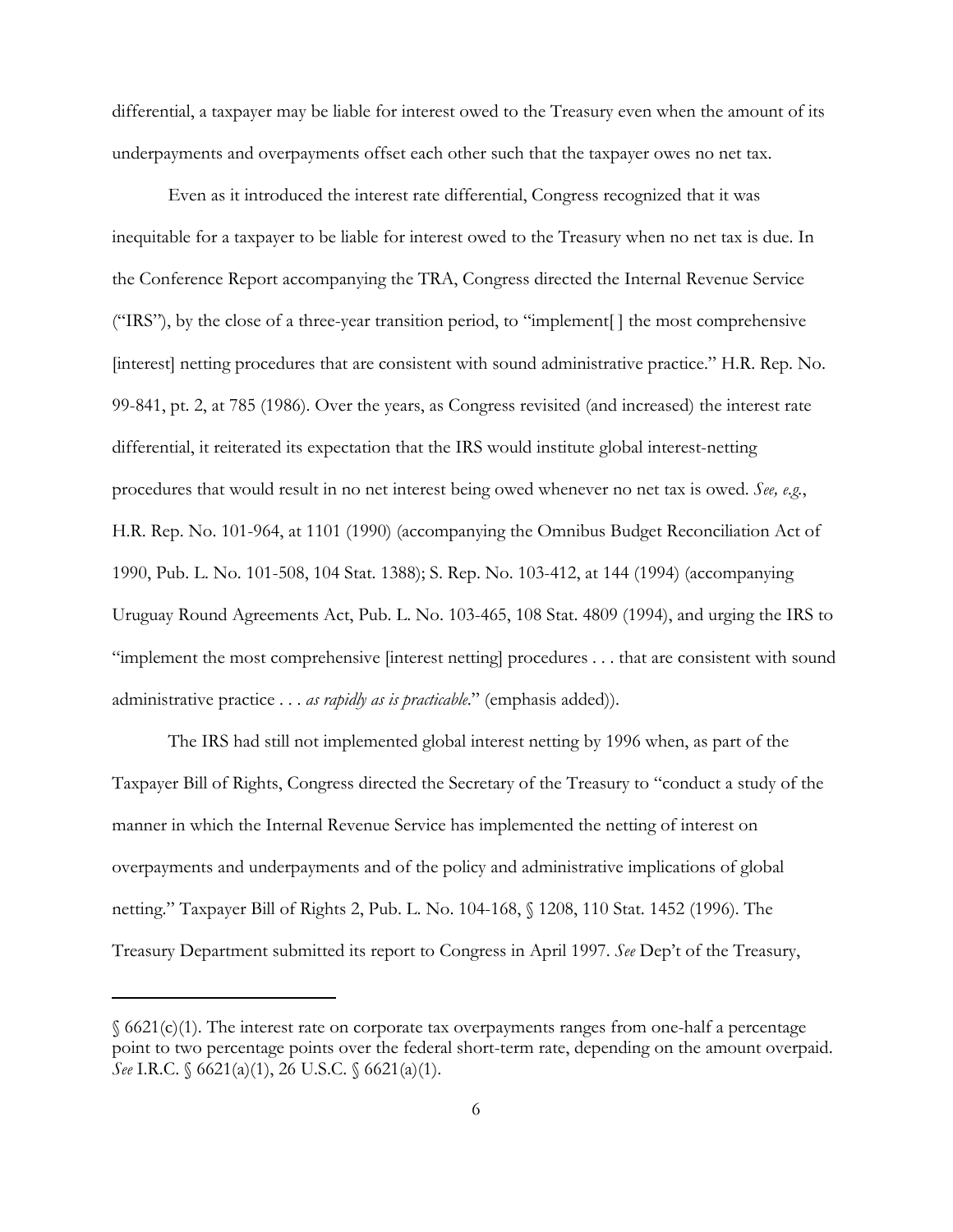Office of Tax Policy, *Report to the Congress on Netting of Interest on Tax Overpayments and Underpayments* ("Treasury Report") (1997), *available at* http://www.treasury.gov/resource-center/taxpolicy/Documents/t0neting.pdf.

The Treasury Report acknowledged that "Congress has repeatedly instructed [the IRS] to implement the most extensive interest netting procedures possible, consistent with sound administrative practice," but reiterated the IRS's previously stated position that it lacked adequate statutory authority to institute global interest netting without express authorization. *Id.* at 40. The Treasury Report proceeded to offer several suggested limitations in the event that Congress acted to expressly authorize global interest netting.

First, it recommended that "global interest netting should be implemented legislatively through an interest equalization approach, rather than through a credit/offsetting approach." *Id.* at 41. As explained elsewhere in the Treasury Report, under the "interest equalization approach," a zero net interest rate can be achieved by crediting the taxpayer with a "rate equalization amount" equivalent to the interest rate differential for the period and amount of mutual indebtedness. *Id.* at 32. In other words, interest equalization works either by increasing the interest rate applied to the taxpayer's overpayment or by decreasing the interest rate applied to the taxpayer's underpayment. *See id.* at 31–32. According to the IRS, employing the interest equalization approach would require that at least one "leg" of the overlap have an outstanding balance. *Id.* at 41.

Citing the IRS's interests in finality and ease of administration, the Treasury Report proceeded to recommend that global interest netting "should apply only to tax years that are not barred by statute." *Id.* at 42. In addition, the Treasury Report recommended that global interest netting be limited to income taxes only, *id.* at 41; that the taxpayer should have the burden of requesting, and demonstrating entitlement to, global interest netting, *id.* at 42; and that Congress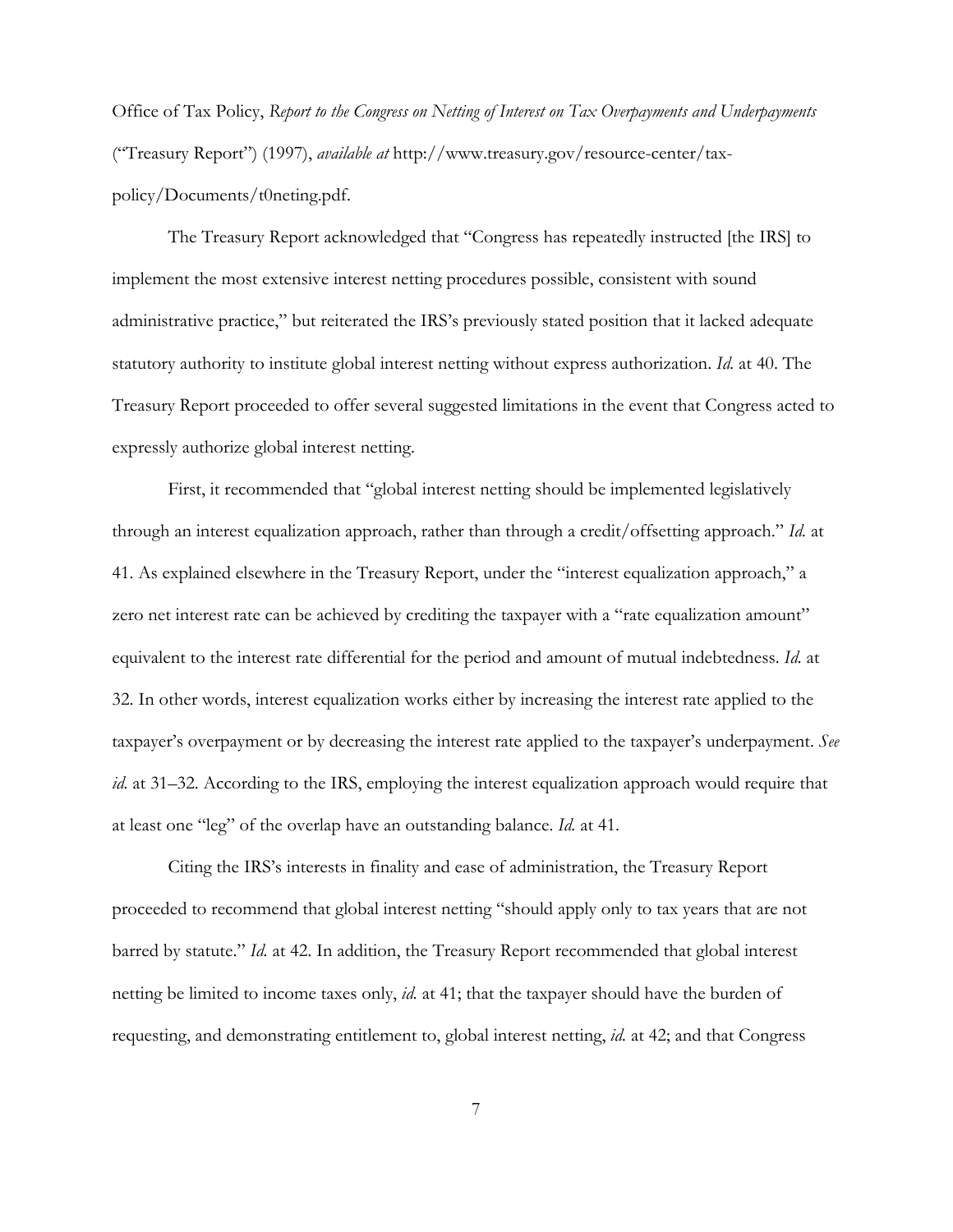make additional appropriations to cover the costs to the Treasury associated with the

implementation of global interest netting, *id.* at 43.

When Congress enacted the RRA, it rejected, in whole or in part, most of the suggestions contained in the Treasury Report. Section 3301(d) of the RRA, codified as I.R.C. § 6621(d), provides as follows:

> **Elimination of interest on overlapping periods of tax overpayments and underpayments.**—To the extent that, for any period, interest is payable under subchapter A and allowable under subchapter B on equivalent underpayments and overpayments by the same taxpayer of tax imposed by this title, the net rate of interest under this section on such amounts shall be zero for such period.

I.R.C. § 6621(d), 26 U.S.C. § 6621(d); *see* note 2, *ante*. As evident from the text of the statute,

Congress rejected the Treasury Report's suggestion that interest netting be limited to income taxes, making it available instead for any "tax imposed by this title." I.R.C. § 6621(d), 26 U.S.C. § 6621(d). Congress also rejected the Treasury Report's suggestion that the taxpayer generally bear the burden of establishing its entitlement to interest netting. Instead, section 6621(d) requires the IRS to automatically apply a net interest rate of zero on equivalent overpayments and underpayments. *See id.* ("[T]he net rate of interest under this section . . . *shall be* zero . . . .") (emphasis added).8 As the Tax Court recognized in this case, the resulting provision "significantly broadened the availability of interest netting beyond what was recommended by the Treasury [R]eport." *Exxon Mobil Corp. & Affiliated Cos. v. Comm'r*, 136 T.C. 99, 108 (2011) *(*"*Exxon*"*)*.

Congress did, however, accept the Treasury Report's suggestion that global interest netting be achieved through the interest-equalization approach, albeit without requiring that there be a

<sup>&</sup>lt;sup>8</sup> As will be seen, however, with the special rule, Congress did place the burden of requesting and establishing eligibility for *retrospective* global interest netting on the taxpayer. *See* RRA §  $3301(c)(2)(A)–(B).$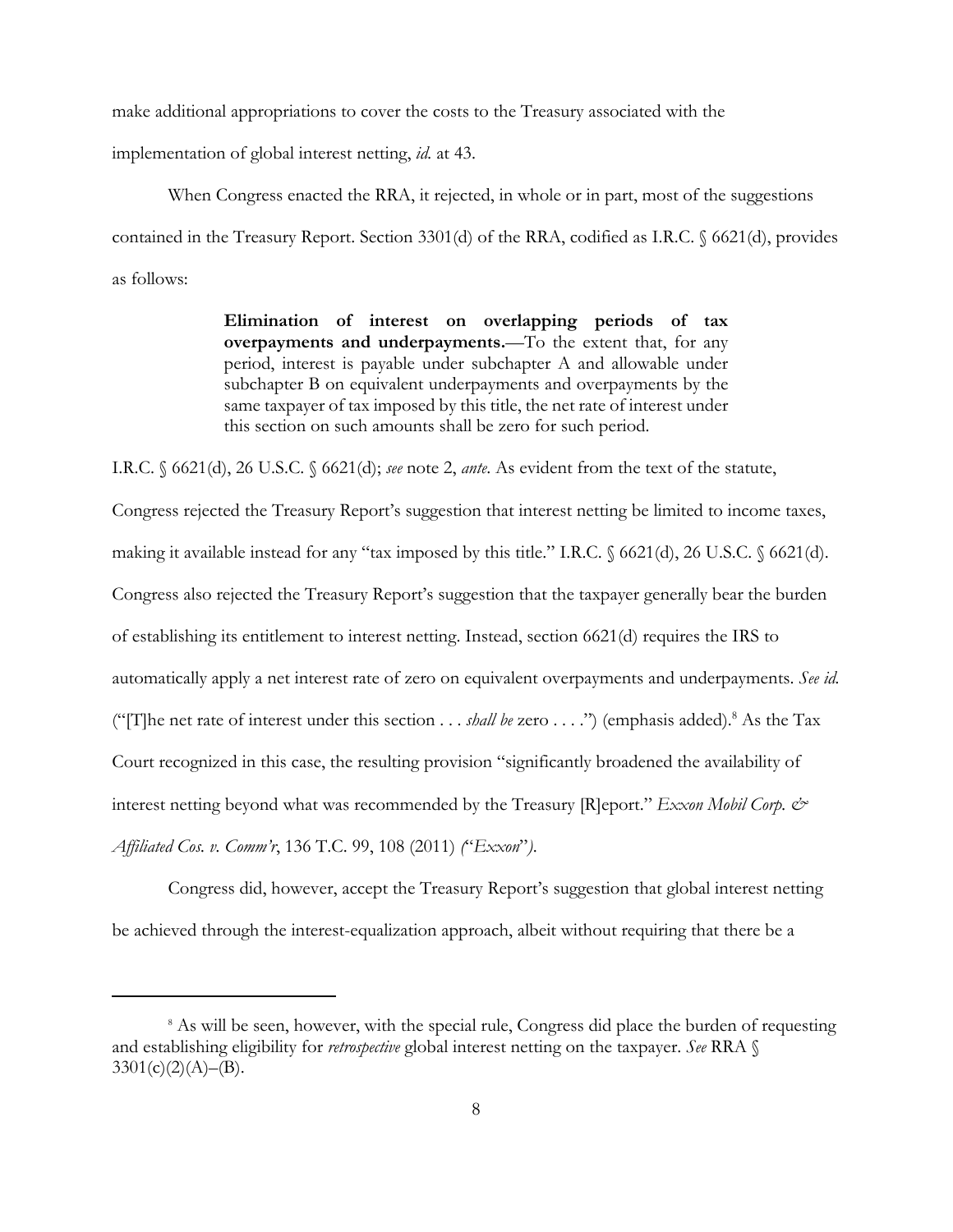balance outstanding for one "leg" of the overlap period. *See* H.R. Rep. No. 105-599, at 257 (1998) (describing establishment of "a *net interest rate of zero* . . . [w]here interest is payable and allowable on equivalent amounts of underpayment and overpayment") (emphasis added); Rev. Proc. 99-43, § 4.04 1999-2 C.B. 579 (1999) (describing IRS's method for applying the net rate of zero, either by decreasing underpayment interest owed by the taxpayer or increasing overpayment interest owed to the taxpayer, depending on which period of limitation is open at the time the claim for interest netting is filed).

As noted above, the enactment of section 6621(d) was accompanied by the adoption of an uncodified statute, styled a "special rule," which permits taxpayers to seek retrospective global interest netting for periods of overlap beginning prior to July 22, 1998, section 6621(d)'s effective date. The special rule provides as follows:

> SPECIAL RULE.**—**Subject to any applicable statute of limitation not having expired with regard to either a tax underpayment or a tax overpayment, the amendments made by this section shall apply to interest for periods beginning before the date of the enactment of this Act if the taxpayer—

> (A) reasonably identifies and establishes periods of such tax overpayments and underpayments for which the zero rate applies; and

> (B) not later than December 31, 1999, requests the Secretary of the Treasury to apply section 6621(d) of the Internal Revenue Code of 1986 . . . to such periods.

RRA § 3301(c)(2), 112 Stat. 685, 741 (1998), *as amended by* Pub. L. No. 105-277, § 4002(d), 112 Stat.

2681 (1998); *see* note 5, *ante*.

### **II. Procedural History**

Over a period of years beginning in the 1980s, the IRS conducted an examination of

Exxon's federal tax returns for the taxable years of 1975 through 1980. The result of the audit—as

tempered by numerous administrative and court challenges by Exxon—revealed that Exxon had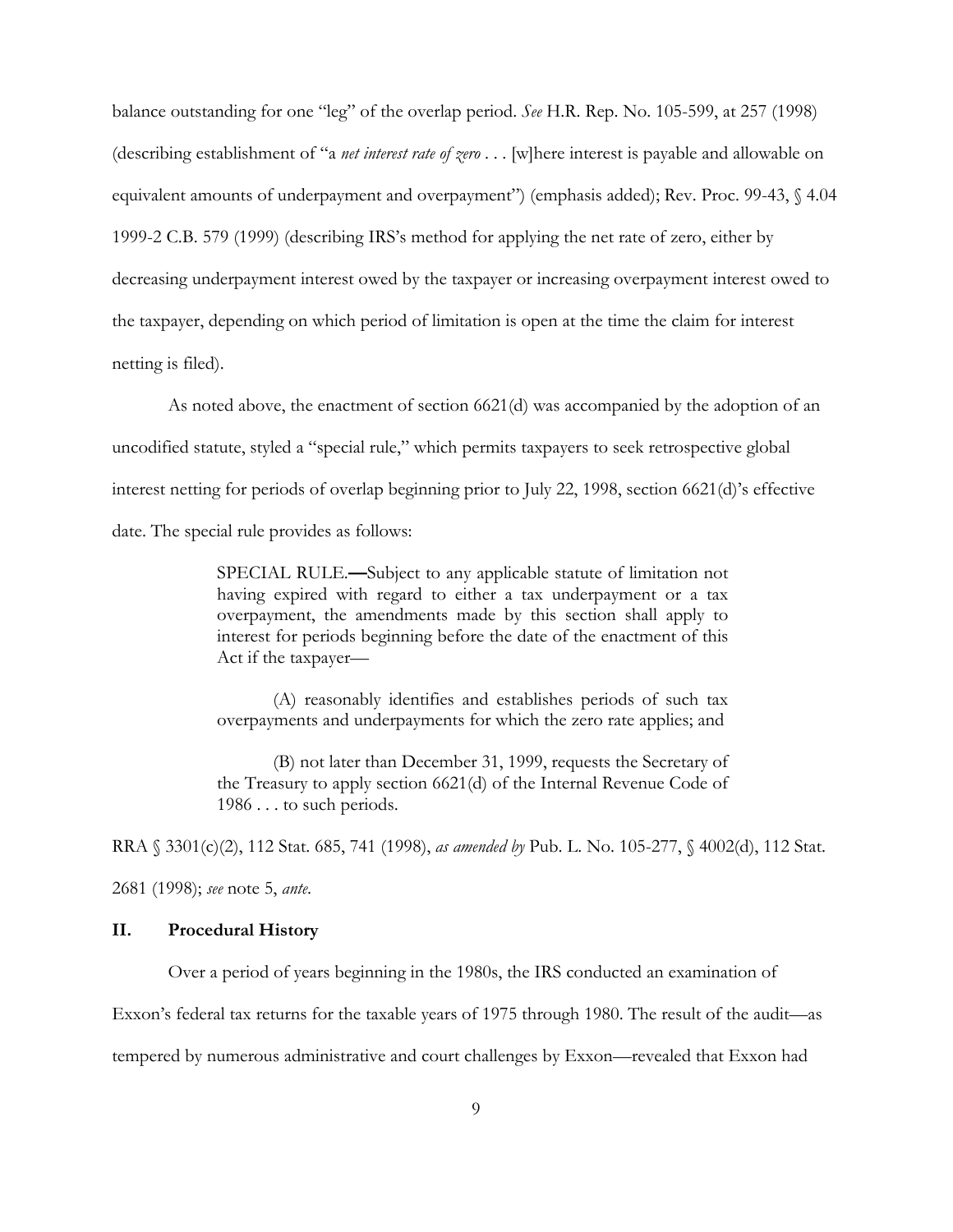underpaid its income tax liabilities for the tax years 1975 through 1978 and overpaid its income tax liabilities for the tax years 1979 and 1980. It is not disputed that, as a result, Exxon owed no net tax. The IRS had already collected interest from Exxon on its underpayments, however, even though those underpayment liabilities were offset by Exxon's overpayments. Accordingly, in December 1999, Exxon requested administrative interest netting relief by filing Form 843 with the IRS, pursuant to the guidance of IRS Revenue Procedure 99-43. *See* Rev. Proc. 99-43, § 5, 1999-2 C.B. 579 (setting forth "procedures for requesting the net rate of zero"). At the time Exxon made its request, the period of limitations for the underpayment leg of the overlapping period (that is, tax years 1975–78) may have expired, but the period of limitations for the overpayment leg (that is, tax years 1979–80) was still open.<sup>9</sup>

On February 28, 2005, after a final ruling by the Tax Court in related litigation, Exxon filed a motion pursuant to I.R.C.  $\sqrt{7481(c)(1)}$ , requesting that the Court determine the interest owed to Exxon pursuant to section  $6621(d)$ 's global interest netting provision.<sup>10</sup> Before the Tax Court, the parties disputed the meaning of the prefatory phrase of the special rule: "Subject to any applicable statute of limitation not having expired with regard to either a tax underpayment or a tax

<sup>9</sup> The limitations period for a claim for adjustment of interest on a tax overpayment or underpayment is six years. *See* 28 U.S.C. § 2401(a); Rev. Rul. 56-506, 1956-2 C.B. 959 (1956) ("Under the provisions of sections 2401 and 2501 of Title 28 of the United States Code, the allowance of accrued interest, under section 6611 of the Internal Revenue Code . . . [,] may not be made after the expiration of six years from the date of allowance of the credit unless suit is filed therefor within such period."). The parties dispute whether the period of limitations had expired with respect to the underpayment leg, but agree—and have stipulated—that it had not expired with respect to the overpayment leg at the time Exxon filed its claim.

<sup>&</sup>lt;sup>10</sup> Section 7481(c)(1) provides that "if, within 1 year after the date [a] decision of the Tax Court becomes final . . . , the taxpayer files a motion in the Tax Court for a redetermination of the amount of interest involved, then the Tax Court may reopen the case solely to determine whether the taxpayer has made an overpayment of such interest or the Secretary has made an underpayment of such interest and the amount thereof." I.R.C.  $\sqrt{}$  7481(c)(1), 26 U.S.C.  $\sqrt{}$  7481(c)(1).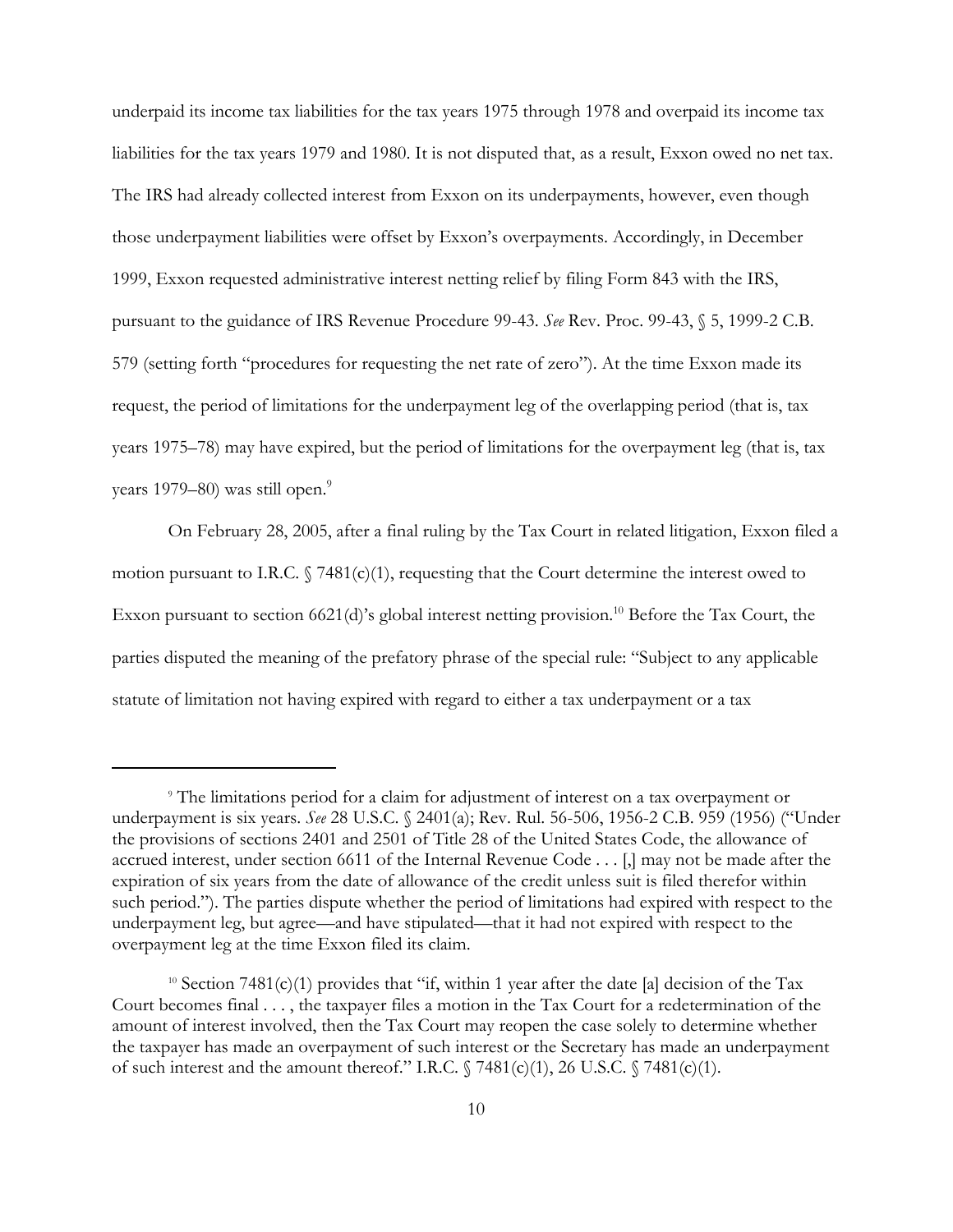overpayment." *See* note 5, *ante.* The Commissioner argued that this language required that the period of limitations for *both* legs of the overlapping period be open as of July 22, 1998, the date of the statute's enactment, while Exxon argued that only one applicable period of limitations need be open as of that date for the special rule to apply. Both parties pointed to the language of the rule and certain extrinsic indicators of congressional intent. The Commissioner, citing the opinion of the Court of Appeals for the Federal Circuit in *Fannie Mae II*, further urged the Tax Court to construe the provision strictly, under the canon of statutory construction relating to statutory waivers of sovereign immunity.

The Tax Court sided with Exxon, holding that the special rule applies when at least one leg of the period off overlapping indebtedness remains open. It rejected the Commissioner's argument that the special rule constituted a waiver of sovereign immunity that must be strictly construed in the government's favor. *Exxon*, 136 T.C. at 118–19. Rather, the Tax Court construed the provision broadly, in view of the fact that it is a remedial provision, designed to provide the maximum feasible relief to taxpayers who owe no net tax. *Id.* at 118. Accordingly, the Court concluded: "After considering the statutory text, legislative history and relevant policies surrounding section 6621(d), and the special rule, we hold that interest netting should be available even if only one applicable limitations period was open on July 22, 1998." *Id.* at 119.

The Commissioner timely appealed. Before us, the Commissioner argues primarily that the Tax Court erred in failing to recognize that the special rule is a waiver of sovereign immunity and therefore must be construed narrowly in favor of the government. Like the Tax Court, we reject this argument. We further hold, with the Tax Court, that the structure, context, and evident purpose of section 6621(d) and the special rule indicate that the special rule is to be read broadly, such that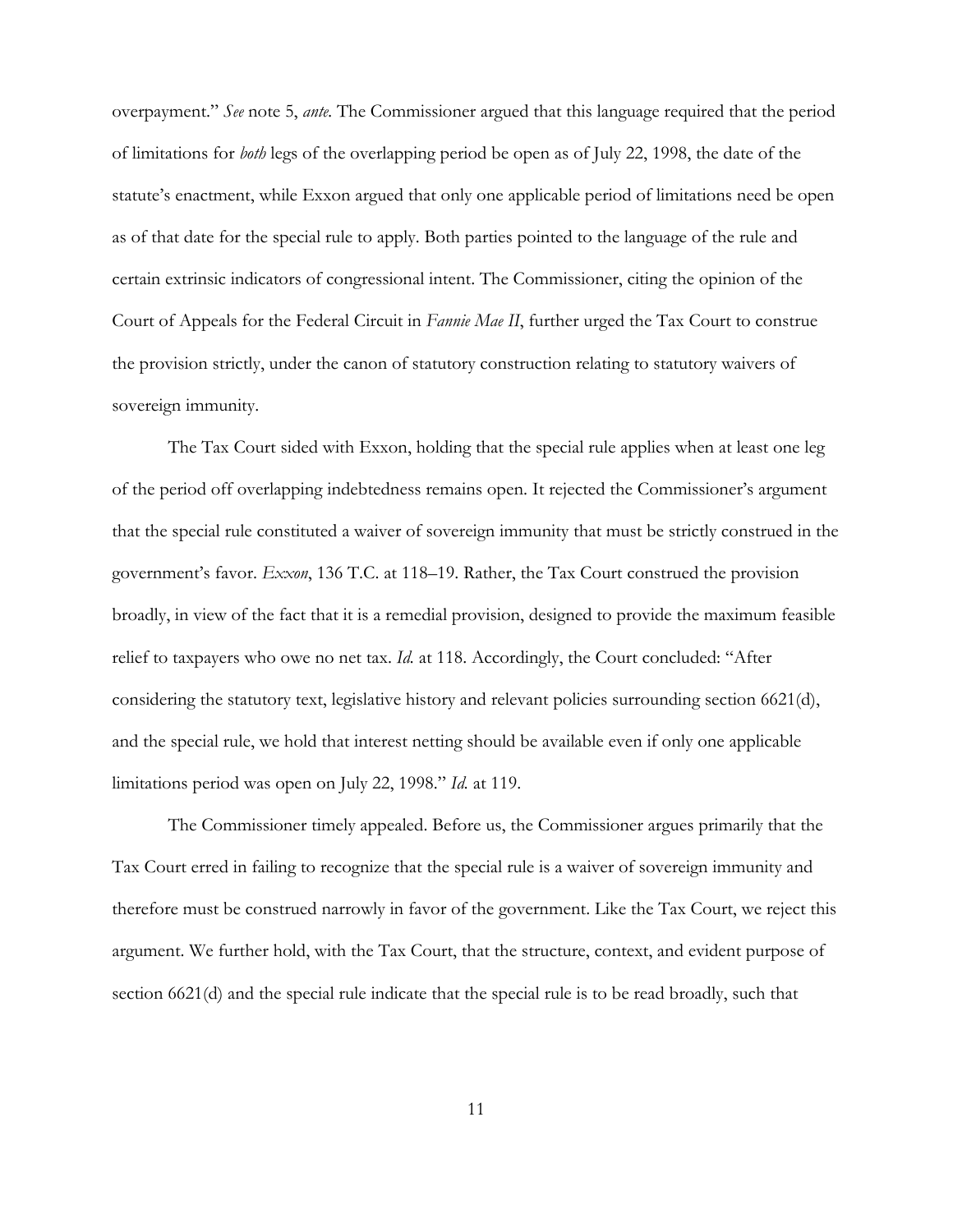global interest netting may be applied when at least one leg of the overpayment/ underpayment overlapping period is not barred by the applicable statute of limitations.

#### **DISCUSSION**

In reviewing a decision of the United States Tax Court, we "accept the stipulated facts the parties submitted to the Tax Court" as true and "review the Tax Court's legal conclusions *de novo*." *Nathel v. Comm'r*, 615 F.3d 83, 87 (2d Cir. 2010).

As noted above, whether Exxon is entitled to a zero net interest rate on its overlapping periods of reciprocal indebtedness with the IRS depends upon the meaning of the uncodified special rule included in the RRA alongside section 6621(d). The precise issue before us is whether Exxon has complied with the requirement of the special rule that "any applicable statute of limitation not hav[e] expired with regard to either a tax underpayment or a tax overpayment."<sup>11</sup> RRA  $\$ 3301(c)(2)$ , *as amended by* Pub. L. No. 105-277, § 4002(d). The Tax Court interpreted this language in Exxon's favor to apply interest-netting rules when a period of limitations remains open for *either* the overpayment leg or underpayment leg of the period of overlapping indebtedness. The Commissioner argues that the special rule requires that the limitations period for *both* the underpayment and overpayment legs must be open for interest-netting rules to apply to a pre-1998 period of mutual indebtedness.

### **I. The Language of the Special Rule is Ambiguous**

"As in all statutory construction cases, we begin with the language of the statute." *Townsend v. Benjamin Enters., Inc.*, 679 F.3d 41, 48 (2d Cir. 2012) (internal quotation marks omitted). Every court

 $11$  There is no dispute that Exxon complied with the other requirements of the special rule by reasonably identifying and establishing the period of overlapping tax overpayments and underpayments and filing an administrative request for retrospective interest netting prior to December 31, 1999. *See* RRA § 3301(c)(2)(A)–(B).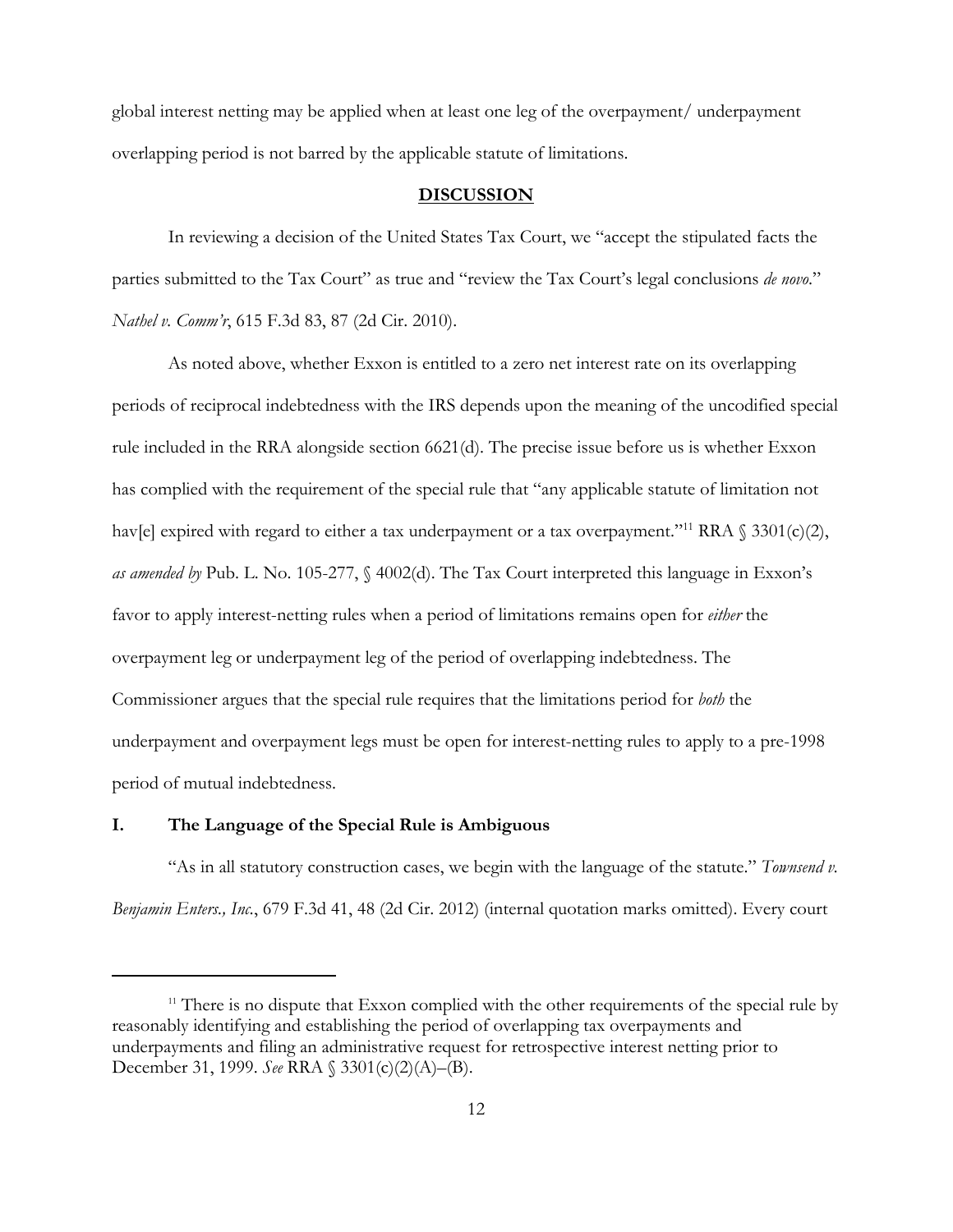to have considered the special rule has found that its language is ambiguous. *See Fannie Mae II*, 379 F.3d at 1307 ("[T]he language at issue . . . is equally subject to both proffered interpretations, the parties' efforts to persuade us to the contrary notwithstanding."); *Exxon*, 136 T.C. at 116 ("We also find the 'subject to' language susceptible to either interpretation and cannot determine, from the language itself, which interpretation Congress intended."); *Fed. Nat'l Mortg. Ass'n v. United States* ("*Fannie Mae I*"), 56 Fed. Cl. 228, 234 (2003) ("[I]t is impossible to tell from the plain language of the statute whether Congress intended that the expiration of any statute of limitations renders a claim beyond the purview of the special rule, or that as long as any statute of limitations remains open, the special rule is applicable."). We agree that the provision is susceptible to both proffered interpretations and that the intended meaning of the special rule cannot be derived from the text alone. It is necessary, therefore, to consult the provision's structure, historical context, and purpose—as well as applicable canons of statutory construction—in order to determine its meaning.

In so doing, we are particularly mindful of the longstanding canon of construction that where "the words [of a tax statute] are doubtful, the doubt must be resolved against the government and in favor of the taxpayer," *United States v. Merriam*, 263 U.S. 179, 188 (1923).

## **II. Neither Revenue Procedure 99-43 nor the "Blue Book" of the Joint Committee on Taxation are Entitled to Deference**

In an earlier case involving the same issue we face here, the Commissioner advanced two arguments in favor of its interpretation of the special rule, each of which was rejected, first, by the Court of Federal Claims and, on appeal, by the Court of Appeals for the Federal Circuit. *See Fannie Mae II*, 379 F.3d at 1307–09; *Fannie Mae I*, 56 Fed. Cl. at 234–38

The Commissioner pointed, first, to IRS Revenue Procedure 99-43, which states that the special rule requires that "both periods of limitation applicable to the tax underpayment and to the tax overpayment . . . have been open on July 22, 1998," Rev. Proc. 99-43, § 4.01, 1999-2 C.B. 579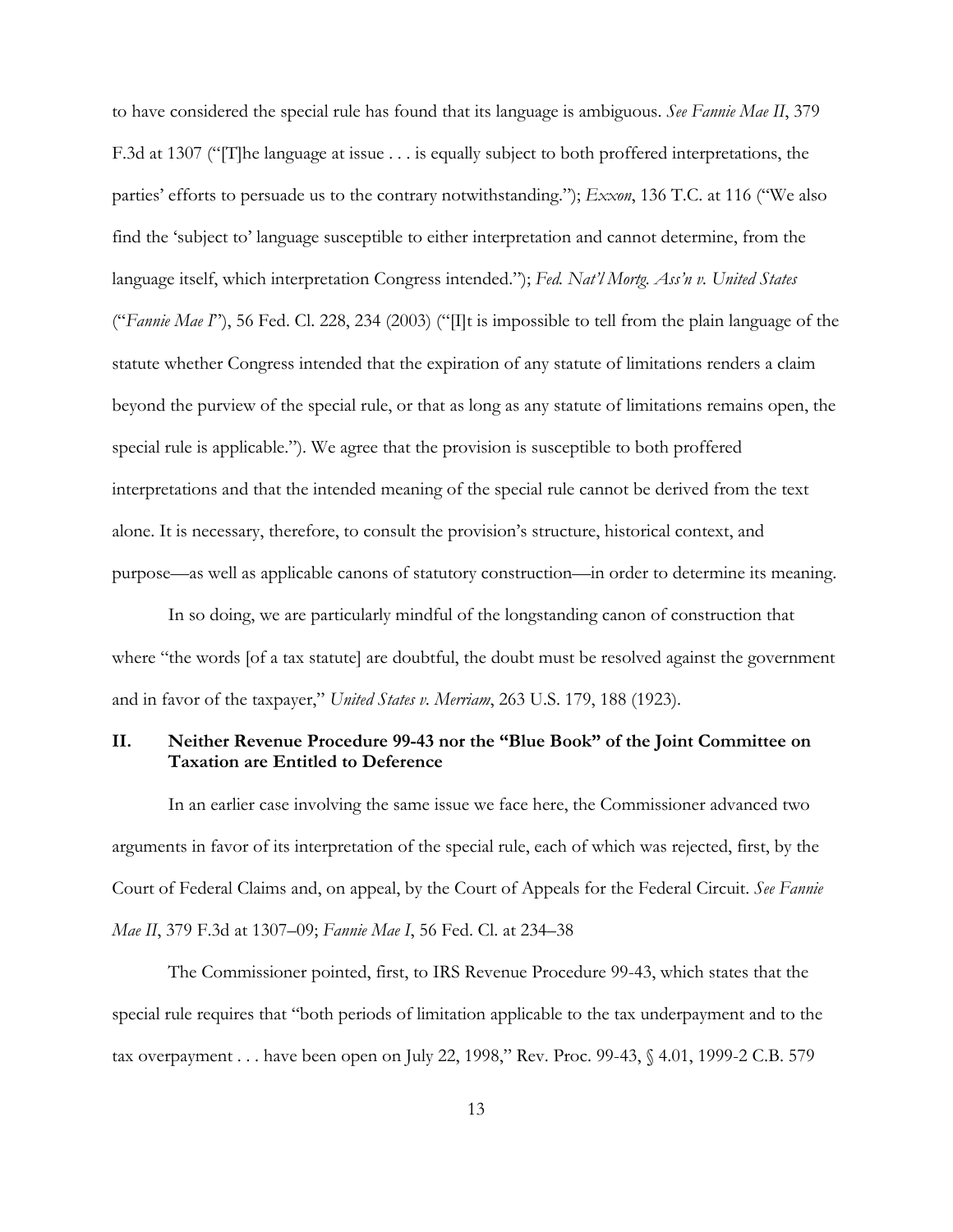(1999), and argued that the revenue procedure is entitled to administrative deference. The Court of Claims and the Federal Circuit rejected this argument, concluding that "an agency pronouncement not promulgated pursuant to an explicit or implicit congressional delegation of law-making authority is not entitled to deference under *Chevron*."12 *Fannie Mae II*, 379 F.3d at 1307 (citing *Fannie Mae I*, 56 Fed. Cl. at 235 (in turn citing *United States v. Mead Corp.*, 533 U.S. 218, 229 (2001))); *see also Christensen v. Harris Cnty.*, 529 U.S. 576, 587 (2000) ("Interpretations such as those in opinion letters—like interpretations contained in policy statements, agency manuals, and enforcement guidelines, all of which lack the force of law—do not warrant *Chevron-*style deference."). These courts similarly rejected the Commissioner's argument that Revenue Procedure 99-43 is entitled to *Skidmore* deference,13 concluding that, because it "sets forth no reasoning in support of its conclusion regarding the introductory language of the special rule," *Fannie Mae II*, 379 F.3d at 1309, "cannot claim validity as a long-standing interpretation, and arguably conflicts with other IRS statements of

<sup>12</sup> Under *Chevron U.S.A., Inc. v. Natural Res. Def. Council*, 467 U.S. 837 (1984), courts are required to defer to an agency interpretation—unless it is "arbitrary, capricious, or manifestly contrary to the statute" *id.* at 844—"when it appears that Congress delegated authority to the agency generally to make rules carrying the force of law, and that the agency interpretation claiming deference was promulgated in the exercise of that authority." *United States v. Mead Corp.*, 533 U.S. 218, 226–27 (2001).

<sup>&</sup>lt;sup>13</sup> Under the rule of *Skidmore v. Swift*  $\dot{\mathcal{C}}$  *Co.*, 323 U.S. 134 (1944), an agency's interpretation of an ambiguous statute is entitled to a degree of deference "depend[ing] on the thoroughness evident in its consideration, the validity of its reasoning, its consistency with earlier and later pronouncements, and all those factors which give it power to persuade, if lacking power to control." *Id.* at 140. As the Court later explained, the degree of deference required under *Skidmore* "has been understood to vary with circumstances, and courts have looked to the degree of the agency's care, its consistency, formality, and relative expertness, and to the persuasiveness of the agency's position." *Mead Corp.*, 533 U.S. at 228 (footnote omitted).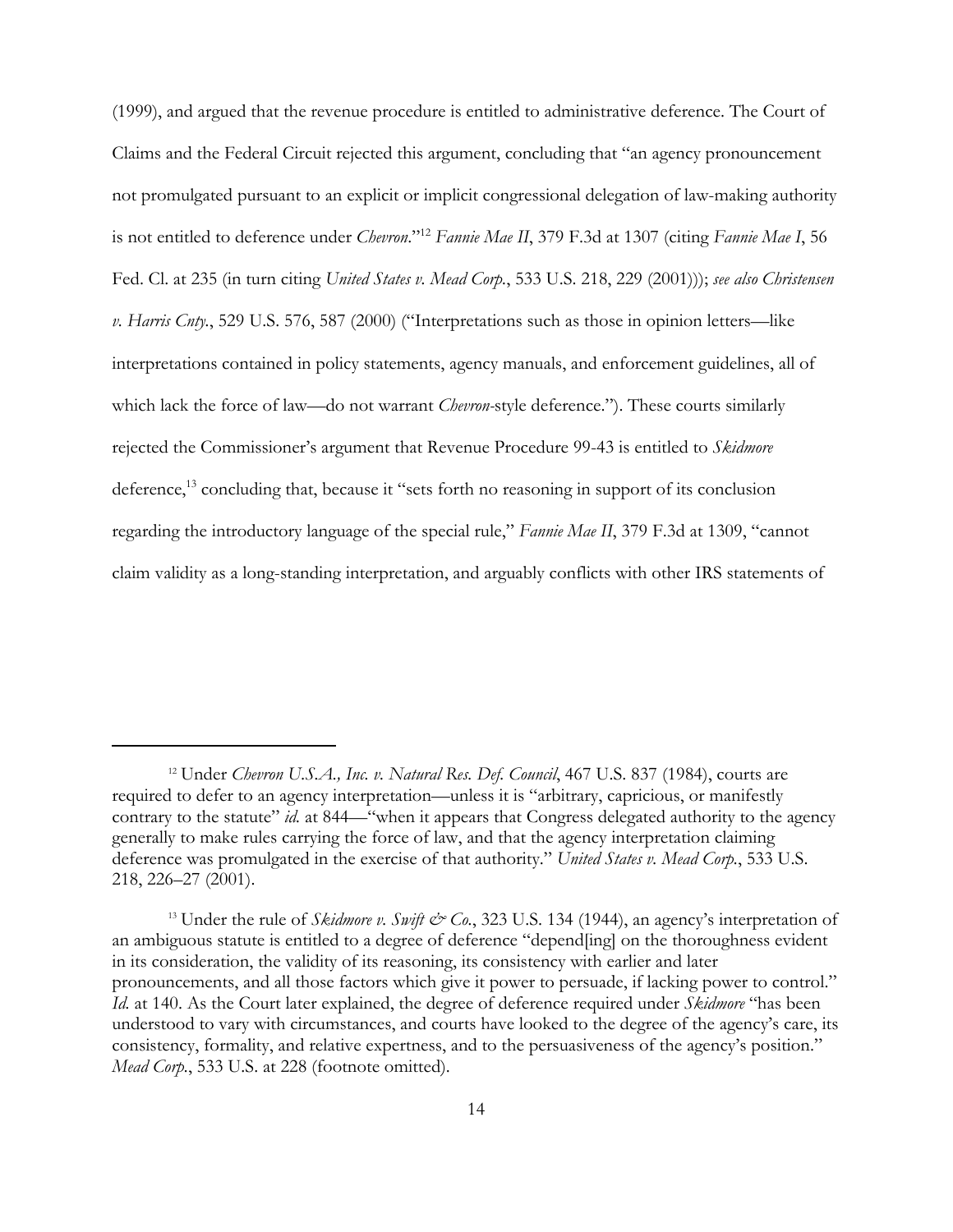procedure," *Fannie Mae I*, 56 Fed. Cl. at 237, the revenue procedure is entitled to little, if any, deference.<sup>14</sup>

Second, the Commissioner relied on the General Explanation of Tax Legislation Enacted in 1998, prepared by the Joint Committee on Taxation, November 24, 1998 (the "Blue Book"). *See Fannie Mae II*, 379 F.3d at 1309. In describing the special rule, the Blue Book clearly states that "[a] statute of limitations must not have expired as of the date of enactment [July 22, 1998] with respect to *both* the underpayment *and* overpayment for the provision to apply." Blue Book at 74 (emphasis added). However, both the Court of Claims and the Federal Circuit declined to defer to the Blue Book's interpretation, noting that it is "a post-enactment explanation" and therefore "entitled to little weight." *Fannie Mae II*, 379 F.3d at 1309; *see also Fannie Mae I*, 56 Fed. Cl. at 238 (reiterating view that the Blue Book is "not legislative history at all" and finding it "unhelpful in this case") (internal quotation marks omitted).15

We register our agreement with the rejection of these arguments. However, it appears in any event that the Commissioner has abandoned these arguments in this appeal. Instead, the Commissioner relies on a separate argument, which was raised *sua sponte* by the Court of Appeals for the Federal Circuit in *Fannie Mae II*—namely, that the special rule "is a waiver of sovereign immunity because it authorizes recovery of certain retroactive refund claims for overpaid interest and thus

<sup>14</sup>The Tax Court in the instant case came to a similar conclusion with respect to the appropriateness of *Skidmore* deference. *See Exxon*, 136 T.C. at 117. The Commissioner did not argue in the Tax Court that Revenue Procedure 99-43 is entitled to *Chevron* deference.

<sup>&</sup>lt;sup>15</sup> Indeed, unlike the House Ways and Means Committee and the Senate Finance Committee, which draft tax legislation, the Joint Committee on Taxation is not, strictly speaking, a legislative committee and the Blue Book, in turn, is not a committee report. *See generally* Michael Livingston, "What's Blue and White and Not Quite as Good as a Committee Report: General Explanations and the Role of 'Subsequent' Tax Legislative History," 11 Am. J. Tax Pol'y 91, 100-101 (1994) ("[T]he Blue Book, unlike the reports, is not approved by [members of the Ways and Means and Finance committees], and it is not available to members of Congress at the time they vote on [a] bill.").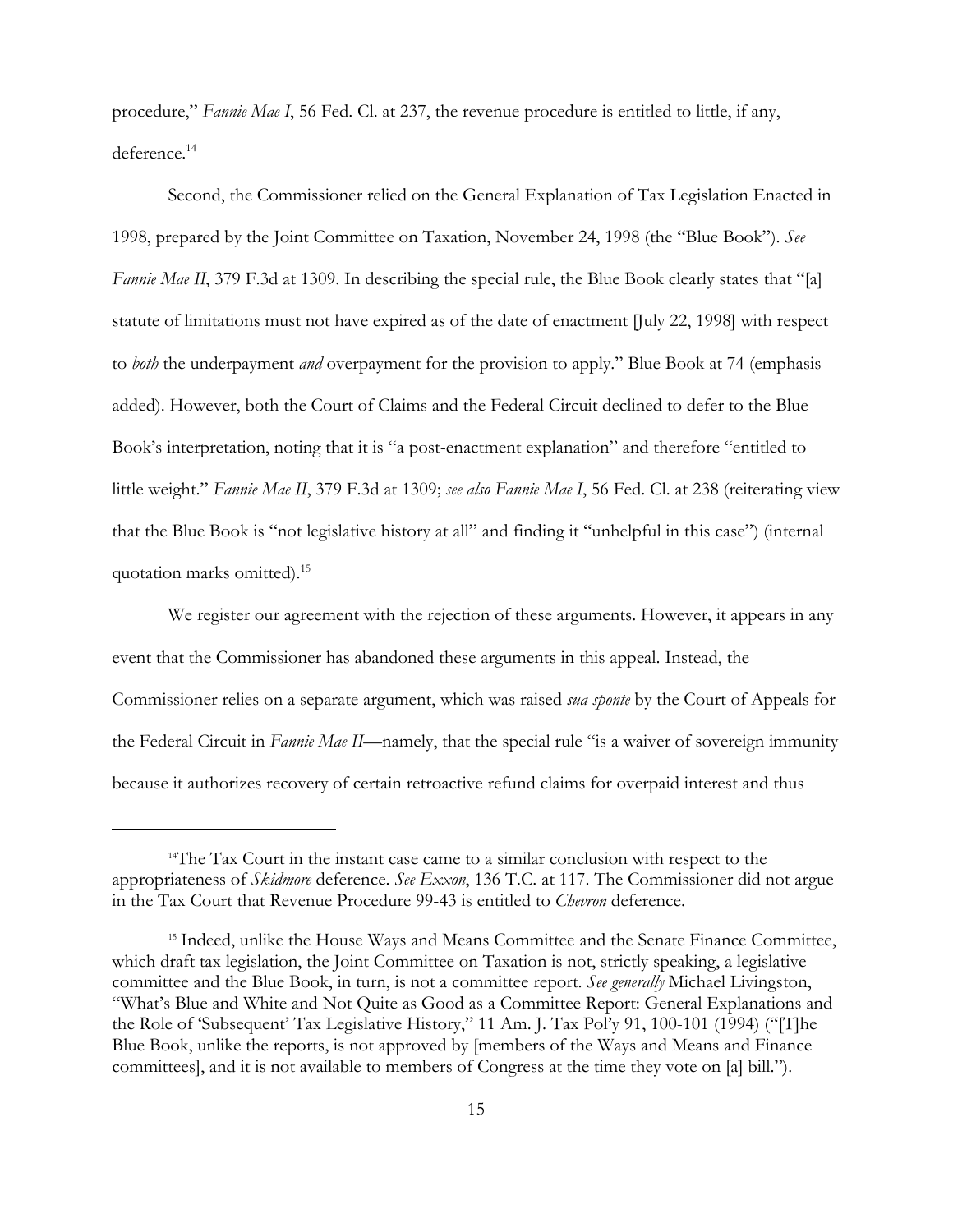'discriminates between those claims for overpaid interest Congress has authorized and those it has not." Gov't's Br. at 12–13 (quoting *Fannie Mae II*, 379 F.3d at 1310). Like the Tax Court in the instant case, we reject the view that the special rule amounts to a waiver of sovereign immunity, and we therefore decline to strictly construe it in the government's favor.

#### **III. The Special Rule is not a Waiver of Sovereign Immunity**

"Under settled principles of sovereign immunity, the United States, as sovereign, is immune from suit, save as it consents to be sued . . . ." *United States v. Dalm*, 494 U.S. 596, 608 (1990) (internal quotation marks omitted). Moreover, "the terms of its consent to be sued in any court define that court's jurisdiction to entertain the suit." *Id.* (internal quotation marks omitted). It is true, as the Commissioner argues, that "[a] waiver of the Federal Government's sovereign immunity must be unequivocally expressed in statutory text" and "will be strictly construed, in terms of its scope, in favor of the sovereign." *Lane v. Pena*, 518 U.S. 187, 192 (1996). These well-established principles do not pose an obstacle in this case, however, for the simple reason that the special rule is not a waiver of sovereign immunity.

A waiver of sovereign immunity is a consent on the part of the government to be sued. *Dalm*, 494 U.S. at 608. It authorizes—in a necessarily unequivocal way—an aggrieved party to make a claim against the United States. *See id.* The special rule at issue here does no such thing. It does not create jurisdiction or authorize claims against the United States. Other provisions of the tax code perform that function. As relevant here, Congress waived immunity with respect to claims for interest in section 6611(a), which provides that "[i]nterest *shall be allowed* and paid upon any overpayment in respect of any internal revenue tax at the overpayment rate established under section 6621." I.R.C. § 6611(a), 26 U.S.C. § 6611(a) (emphasis added); *see Int'l Bus. Mach. Corp. v. United States*, 201 F.3d 1367, 1371, 1374 (Fed. Cir. 2000) (observing, with reference to section 6611(a), that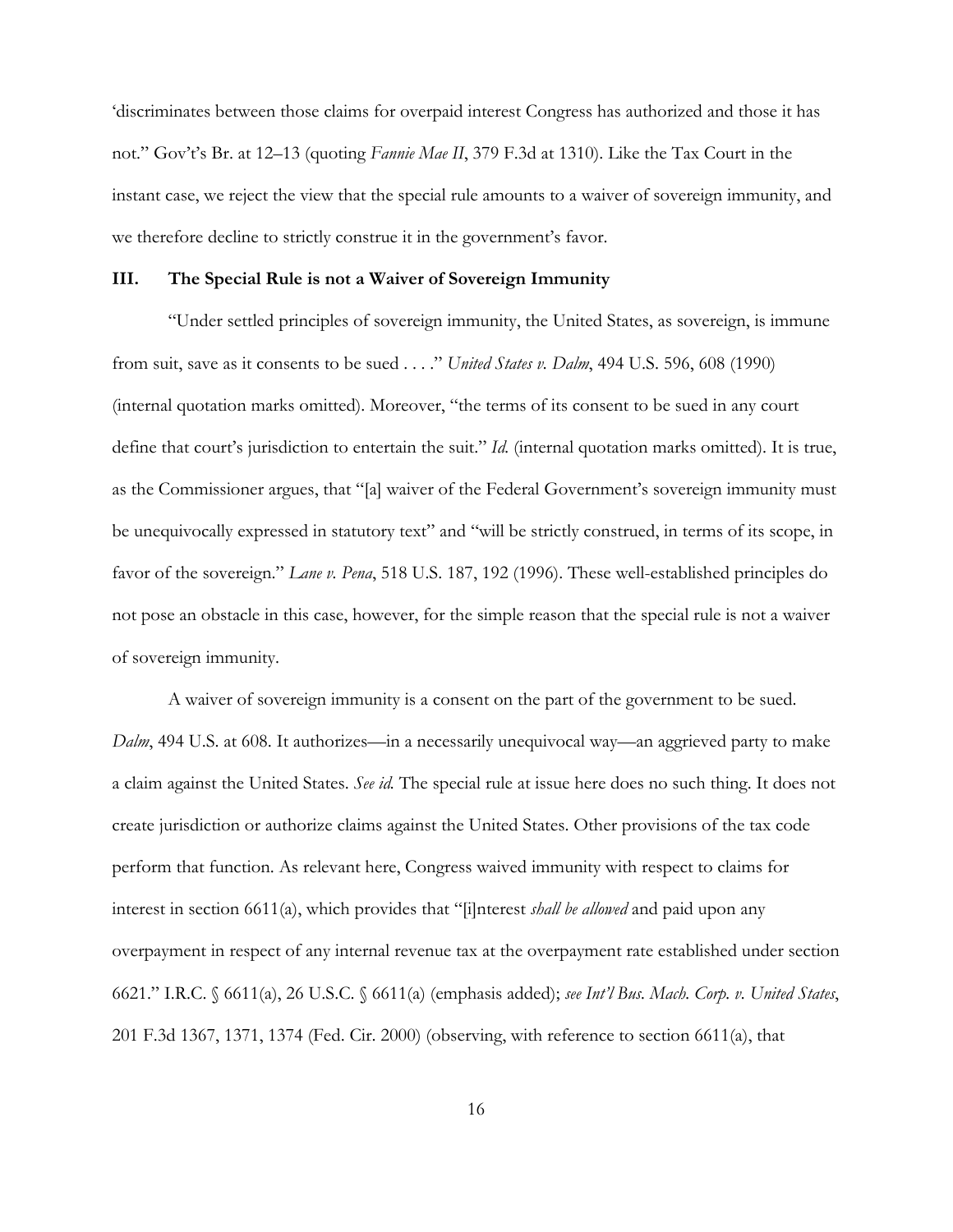"Congress has waived sovereign immunity in . . . the tax code . . . to permit interest to be paid on certain refunds"); *Schortmann v. United States*, 82 Fed. Cl. 1, 6 (2008) ("The language of [section  $6611(a)$  is too explicit to be misunderstood. It means what it says—that the United States has waived its sovereign immunity to authorize the allowance of interest on any overpayment." (internal quotation marks and brackets omitted)); *cf. Doolin v. United States*, 918 F.2d 15, 18 (2d Cir. 1990) (reciting Government's argument that "section 6611 must be strictly construed since it is a waiver of sovereign immunity"). The special rule, in contrast, merely allows for the interest-netting provision of section 6621(d) to be applied retrospectively to claims raised under section 6611(a).

The Supreme Court has made clear that "where one statutory provision unequivocally provides for a waiver of sovereign immunity to enforce a separate statutory provision, that latter provision 'need not . . . be construed in the manner appropriate to waivers of sovereign immunity.'" *Gomez-Perez v. Potter*, 553 U.S. 474, 491 (2008) (quoting *United States v. White Mountain Apache Tribe*, 537 U.S. 465, 472–73 (2003) (additional internal quotation marks omitted); *see also United States v. Mitchell*, 463 U.S. 206, 218–19 (1983) (where one statute supplies a waiver of sovereign immunity for a specific type of claim, related "statutes and regulations need not provide a second waiver of sovereign immunity, nor need they be construed in the manner appropriate to waivers of sovereign immunity."). Here, section 6611(a) unequivocally waives sovereign immunity for claims for interest, the calculation of which depends upon section 6621(d), which itself is made retroactive under certain circumstances by the special rule. The special rule might therefore be understood as a waiver of the general rule that "congressional enactments and administrative rules will not be construed to have retroactive effect," *Bowen v. Georgetown Univ. Hosp.*, 488 U.S. 204, 208 (1988), but we do not believe it can be properly understood as a waiver of sovereign immunity.

We therefore respectfully disagree with the conclusion of the Court of Appeals for the Federal Circuit that the special rule must be strictly construed in favor of the Commissioner.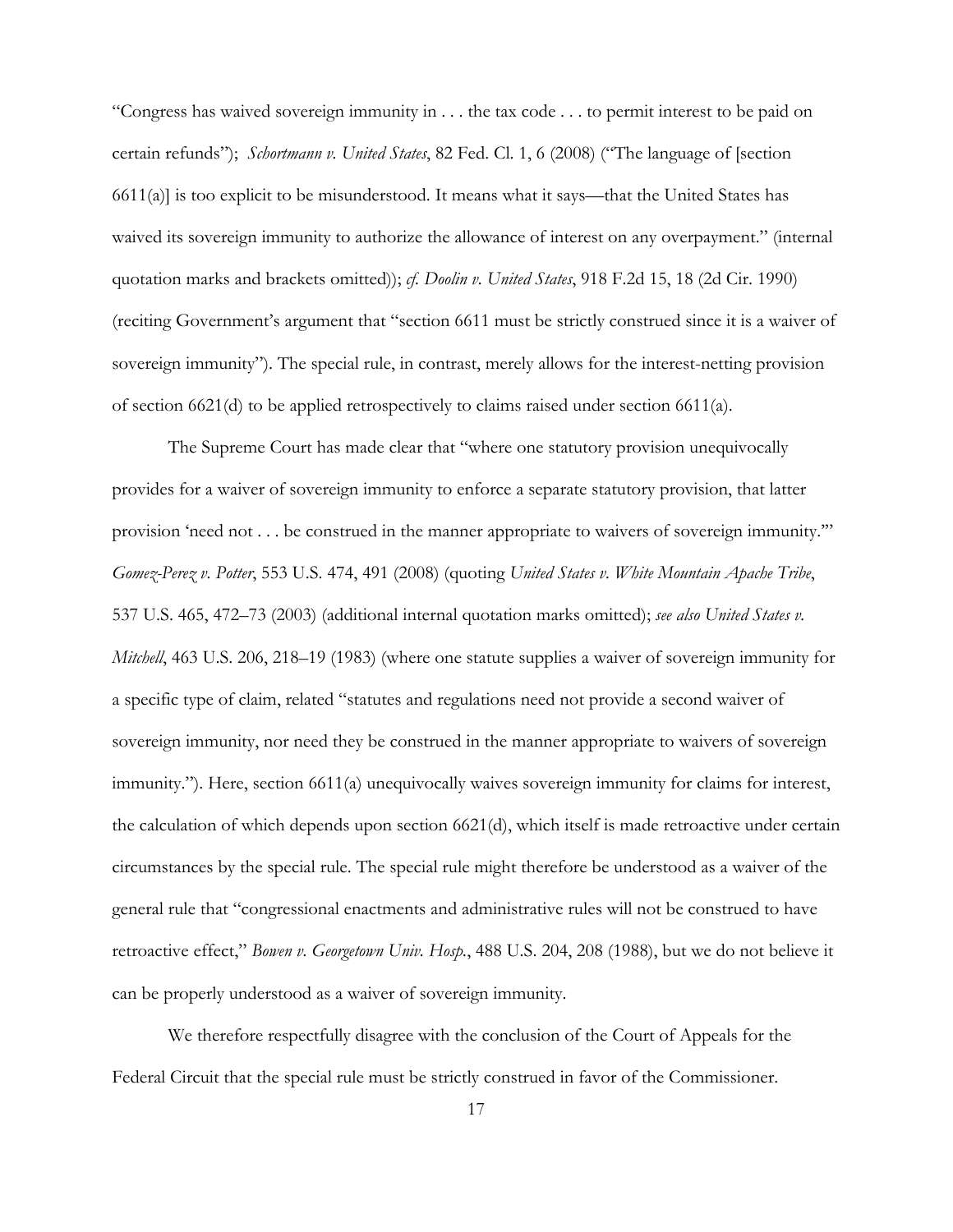# **IV. The Structure, Historical Context, and Purpose of Section 6621(d) as a Whole Favors Broad Application**

Having declined the Commissioner's invitation to strictly construe the special rule pursuant to the sovereign-immunity-waiver canon, we turn to other means of interpreting the provision.

As stated above, the language of the special rule is ambiguous. But, as with any provision, the meaning of the special rule is informed by its context. *See Brown v. Gardner*, 513 U.S. 115, 118 (1994) ("[T]he meaning of statutory language, plain or not, depends on context[.]" (internal quotation marks omitted)). "Interpretation of a word or phrase depends upon reading the whole statutory text, considering the purpose and context of the statute, and consulting any precedents or authorities that inform the analysis." *Dolan v. U.S. Postal Serv.*, 546 U.S. 481, 486 (2006). In interpreting the special rule, therefore, we "consider not only the bare meaning of the critical word or phrase but also its placement and purpose in the statutory scheme," *Holloway v. United States*, 526 U.S. 1, 6 (1999) (internal quotation marks omitted)—namely, the interest-netting scheme created by Congress in  $\S$  6621(d) to erase the inequitable effects of the interest rate differential.

The structure of  $\S 6621(d)$  as a whole—and particularly its use of interest equalization strongly suggests that the special rule is meant to apply whenever the period of limitations for at least one leg of the overlapping period of reciprocal indebtedness remains open. *See Reese v. United States*, 28 Fed. Cl. 702, 707 (1993) ("When interpreting ambiguous statutory tax provisions, it is appropriate to analyze other related tax provisions and seek an interpretation consistent with the tax statute viewed as an organic whole." (internal quotation marks omitted)), *aff'd*, 24 F.3d 228 (Fed. Cir. 1994). As described above, under the interest-equalization approach, the IRS can achieve the zero net rate required by § 6621(d) by *either* increasing overpayment interest owed to the taxpayer *or* decreasing underpayment interest owed by the taxpayer. *See* Treasury Report at 32 ("[U]tilizing the rate equalization computation, a taxpayer would simply be charged less underpayment interest (or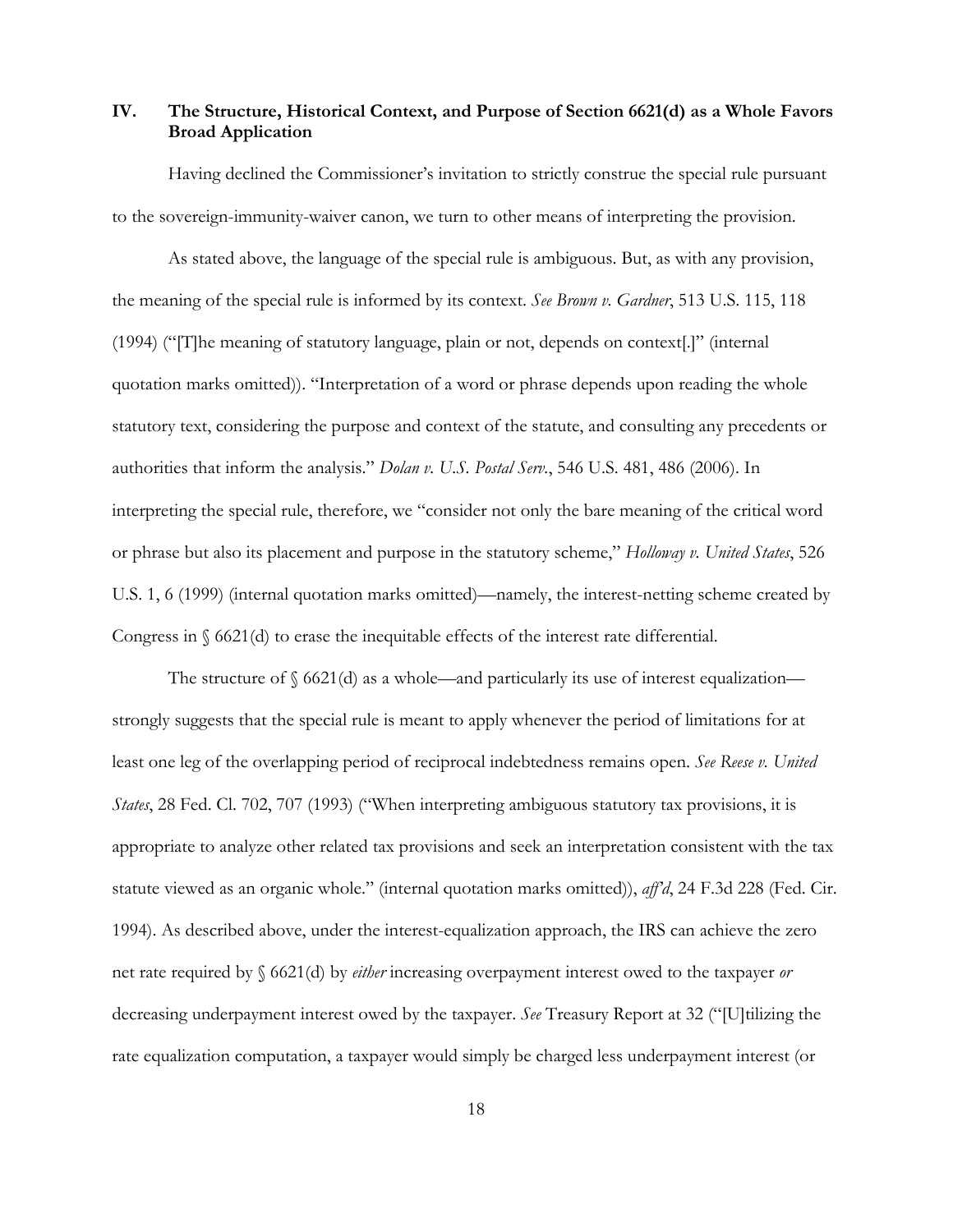paid more overpayment interest) to effectively equalize the interest during any period of mutual indebtedness.")*.* Because it is not necessary to adjust the computation of interest for *both* the underpayment leg and the overpayment leg in order to achieve the zero net rate, it is not necessary for the limitations period to be open for both legs.

Indeed, the IRS explicitly allows for *prospective* interest netting when a taxpayer files an application for interest netting "on or before the date on which *the last* applicable period of limitation . . . closes." Rev. Proc. 2000-26, § 4.01, 2001-1 C.B. 1257 (2000) (emphasis added). Section 6621(d) itself contains no basis for distinguishing between its prospective and retrospective application. The primary basis advanced by the Commissioner for distinguishing retrospective from prospective netting is that Congress intended to ease the administrative difficulty of netting interest in long-past tax years. But Congress accommodated this concern by requiring that the taxpayer bear the burden of requesting the application of section 6621(d) and of "reasonably identif[ying] and establish[ing] periods of . . . tax overpayments and underpayments for which the zero rate applies." RRA §  $3301(c)(2)(B)$ , (A). Accordingly, we see no reason why retrospective interest netting should require both applicable statutes of limitations to remain open, when only "the last applicable period of limitation" need be open for prospective netting.

A review of the historical context from which section 6621(d) emerged supports our conclusion that the special rule allows for retrospective interest netting even when one applicable limitations period has expired. This context is one in which Congress repeatedly sought to ameliorate the inequitable effects of the interest rate differential instituted in the Tax Reform Act of 1986. As explained above, Congress recognized this inequity when it first implemented the interest rate differential, and therefore directed the IRS to "implement[] the *most comprehensive* [interest] netting procedures that are consistent with sound administrative practice." H.R. Rep. No. 99-841, at 785 (emphasis added). Though Congress reaffirmed, and increased, the interest rate differential on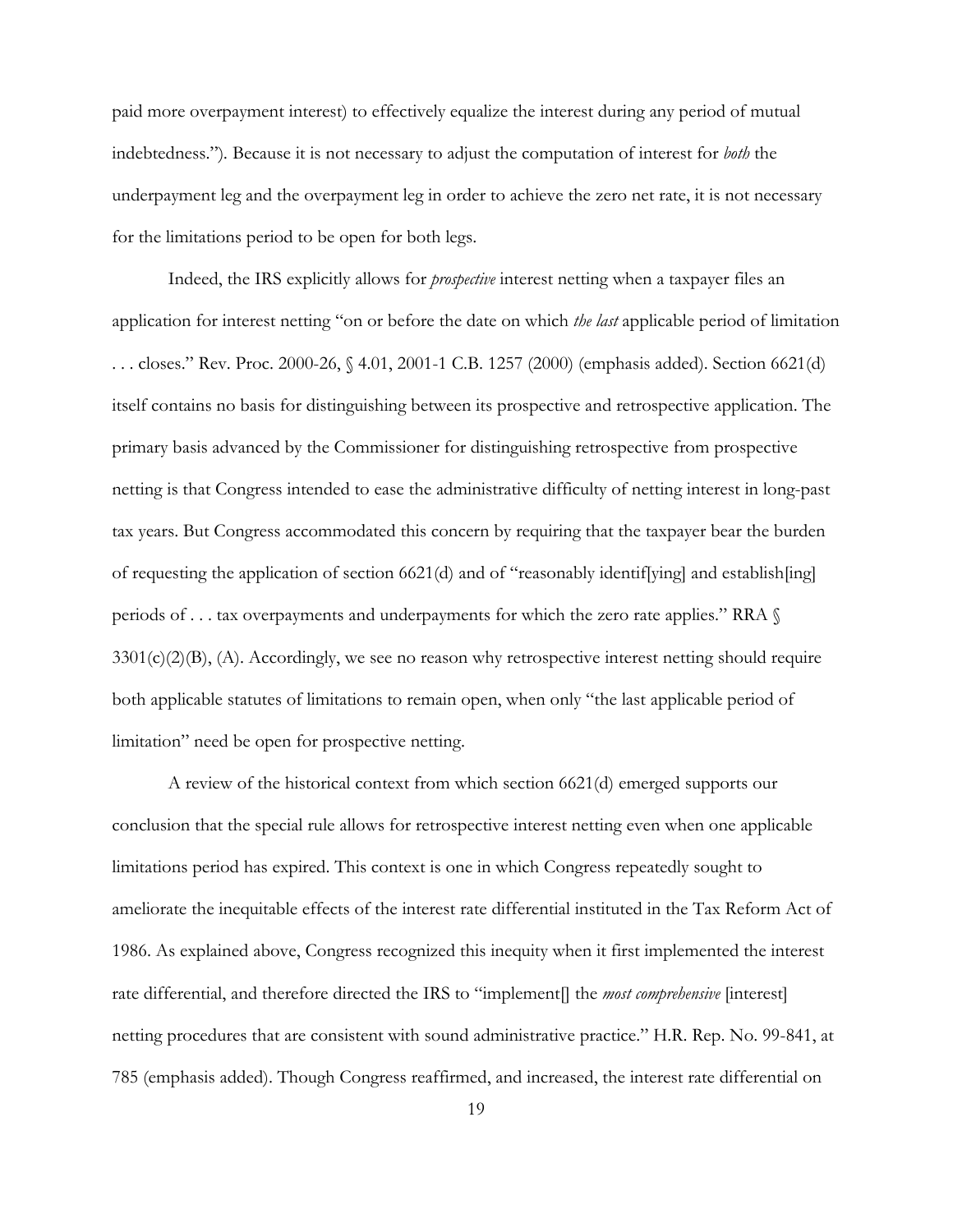several occasions, it made clear that it did not intend for taxpayers to be liable for interest on tax underpayments that were offset by overpayments. *See, e.g.*, S. Rep. No. 105-174, at 61–62 (1998) ("The Committee does not believe that the different interest rates provided for overpayments and underpayments were ever intended to result in the charging of the differential on periods of mutual indebtedness."); H.R. Rep. No. 105-364, pt. 1, at 64 (1997) (same). When Congress finally acted itself to implement global interest netting through section 6621(d), it rejected most of the recommendations of the Treasury Report, instead opting to make interest netting *more* broadly available to taxpayers. *Compare* Treasury Report at 41-43, *with* I.R.C. § 6621(d), 26 U.S.C. § 6621(d); *see ante* at 7–8. And, in promulgating the special rule, Congress sought to make interest netting still more available, by allowing section 6621(d) to be applied retrospectively. RRA  $\S$  3301(c)(2).

It thus seems clear that section 6621(d) and the special rule—both part of the Internal Revenue Service Restructuring and Reform Act of 1998—are best understood as remedial provisions, and should therefore be interpreted broadly to effectuate Congress's remedial goals. *See generally Ne. Marine Terminal Co. v. Caputo*, 432 U.S. 249, 268 (1977). Given the historical context in which it was enacted, its remedial purpose, and its use of the interest-equalization approach to global interest netting, we conclude that section 6621(d) applies retrospectively, by operation of the special rule, when the statute of limitation for at least one leg of the overlapping period of indebtedness is open.

### **CONCLUSION**

For the foregoing reasons, we hold that, although the language of the special rule is ambiguous, it is clear from the structure, historical context, and purpose of section 6621(d) as a whole that retrospective global interest netting may be applied (subject to the other threshold requirements of the special rule) when the period of limitations for at least one "leg" of the